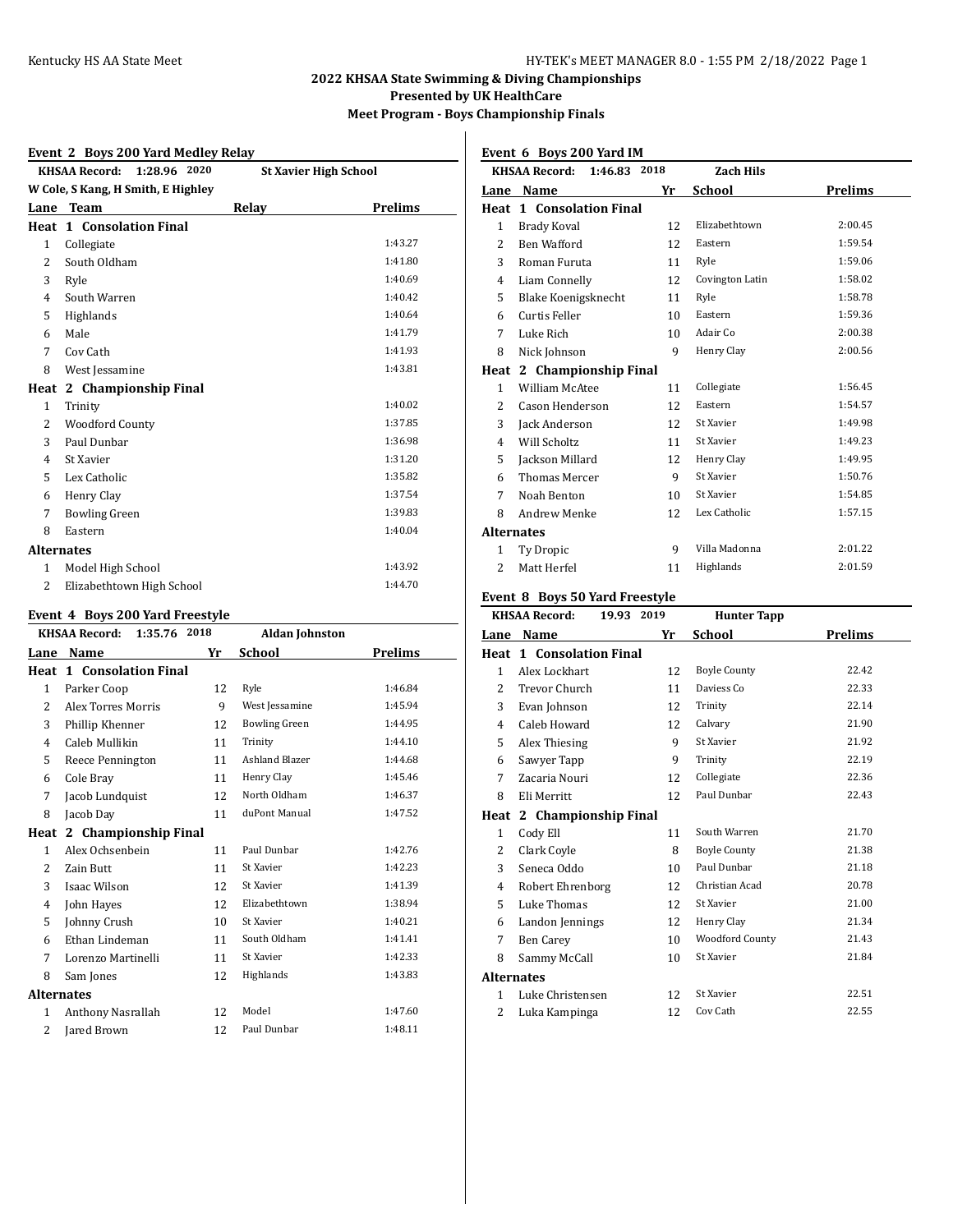### **2022 KHSAA State Swimming & Diving Championships**

**Presented by UK HealthCare**

**Meet Program - Boys Championship Finals**

#### **Event 12 Boys 100 Yard Butterfly**

|                   | EVEIR 12 DOYS TOO TATU DUCCETIY    |    |                        |         |
|-------------------|------------------------------------|----|------------------------|---------|
|                   | 46.29 2017<br><b>KHSAA Record:</b> |    | <b>Nicolas Albiero</b> |         |
| Lane              | Name                               | Yr | School                 | Prelims |
|                   | <b>Heat 1 Consolation Final</b>    |    |                        |         |
| $\mathbf{1}$      | Peyton Black                       | 10 | South Warren           | 53.49   |
| 2                 | Jack Johnson                       | 12 | Henry Clay             | 53.10   |
| 3                 | Max Montgomery                     | 12 | Henry Clay             | 52.75   |
| $\overline{4}$    | Kole Brannock                      | 12 | Scott Co               | 51.61   |
| 5                 | Tucker Bailey                      | 8  | Oldham County          | 52.64   |
| 6                 | Connor Busson                      | 10 | Lex Catholic           | 53.07   |
| 7                 | Jonah Black                        | 12 | Corbin                 | 53.29   |
| 8                 | Meyer Hitch                        | 9  | Male                   | 53.67   |
| Heat              | 2 Championship Final               |    |                        |         |
| $\mathbf{1}$      | Drew Wolfram                       | 12 | South Warren           | 51.41   |
| 2                 | Cason Henderson                    | 12 | Eastern                | 51.24   |
| 3                 | Nathan Zhu                         | 11 | Paul Dunbar            | 50.07   |
| $\overline{4}$    | Charlie Crush                      | 12 | St Xavier              | 48.55   |
| 5                 | <b>Blake Whiteley</b>              | 12 | St Xavier              | 49.86   |
| 6                 | Isaac Wilson                       | 12 | St Xavier              | 50.11   |
| 7                 | Kaleb Suitor                       | 10 | McCracken Co           | 51.39   |
| 8                 | Bo Kasten                          | 12 | Henry County           | 51.49   |
| <b>Alternates</b> |                                    |    |                        |         |
| 1                 | Jackson Shuman                     | 10 | duPont Manual          | 53.67   |
| 2                 | Colin Jackson                      | 11 | Model                  | 53.67   |

### **Event 14 Boys 100 Yard Freestyle**

|                   | <b>KHSAA Record:</b><br>43.16 | 2019            | <b>Hunter Tapp</b>     |         |
|-------------------|-------------------------------|-----------------|------------------------|---------|
| Lane              | Name                          | Yr              | School                 | Prelims |
| Heat              | 1 Consolation Final           |                 |                        |         |
| 1                 | Sawyer Tapp                   | 9               | Trinity                | 48.87   |
| 2                 | Caleb Mullikin                | 11              | Trinity                | 47.98   |
| 3                 | Sammy McCall                  | 10 <sup>1</sup> | St Xavier              | 47.68   |
| 4                 | Clark Coyle                   | 8               | <b>Boyle County</b>    | 47.25   |
| 5                 | Phillip Khenner               | 12              | <b>Bowling Green</b>   | 47.61   |
| 6                 | <b>Ben Carey</b>              | 10              | <b>Woodford County</b> | 47.72   |
| 7                 | Cody Ell                      | 11              | South Warren           | 48.02   |
| 8                 | Caleb Howard                  | 12              | Calvary                | 49.04   |
| Heat              | 2 Championship Final          |                 |                        |         |
| $\mathbf{1}$      | Ethan Lindeman                | 11              | South Oldham           | 47.08   |
| 2                 | Zain Butt                     | 11              | St Xavier              | 46.74   |
| 3                 | Landon Jennings               | 12              | Henry Clay             | 46.53   |
| 4                 | Robert Ehrenborg              | 12              | Christian Acad         | 46.12   |
| 5                 | Luke Thomas                   | 12              | St Xavier              | 46.31   |
| 6                 | Seneca Oddo                   | 10              | Paul Dunbar            | 46.73   |
| 7                 | Cooper Reynolds               | 11              | <b>Bowling Green</b>   | 46.75   |
| 8                 | Alex Thiesing                 | 9               | St Xavier              | 47.12   |
| <b>Alternates</b> |                               |                 |                        |         |
| $\mathbf{1}$      | Anthony Nasrallah             | 12              | Model                  | 49.44   |
| 2                 | Chase Knopf                   | 8               | Ryle                   | 49.49   |
|                   |                               |                 |                        |         |

### **Event 16 Boys 500 Yard Freestyle**

|                   | KHSAA Record: 4:23.00 2013      |    | <b>Jake Schultz</b>   |         |
|-------------------|---------------------------------|----|-----------------------|---------|
|                   | Lane Name                       | Yr | School                | Prelims |
|                   | <b>Heat 1 Consolation Final</b> |    |                       |         |
| 1                 | Reece Pennington                | 11 | <b>Ashland Blazer</b> | 4:50.83 |
| 2                 | Jack Johnson                    | 12 | Henry Clay            | 4:48.44 |
| 3                 | Alex Torres Morris              | 9  | West Jessamine        | 4:46.45 |
| 4                 | <b>Austin Cutcher</b>           | 11 | St Henry              | 4:45.08 |
| 5                 | Cole Bray                       | 11 | Henry Clay            | 4:45.33 |
| 6                 | Parker Coop                     | 12 | Ryle                  | 4:46.88 |
| 7                 | Jacob Lundquist                 | 12 | North Oldham          | 4:48.84 |
| 8                 | Landon Badstibner               | 11 | Greenwood             | 4:51.16 |
| Heat              | 2 Championship Final            |    |                       |         |
| 1                 | Jack Augustus                   | 10 | St Xavier             | 4:41.75 |
| 2                 | Sam Jones                       | 12 | Highlands             | 4:39.72 |
| 3                 | John Hayes                      | 12 | Elizabethtown         | 4:32.07 |
| 4                 | Jack Anderson                   | 12 | St Xavier             | 4:31.35 |
| 5                 | Jackson Millard                 | 12 | Henry Clay            | 4:31.67 |
| 6                 | Lorenzo Martinelli              | 11 | St Xavier             | 4:39.24 |
| 7                 | Noah Lim                        | 11 | St Xavier             | 4:40.20 |
| 8                 | Eli Host                        | 11 | West Jessamine        | 4:45.07 |
| <b>Alternates</b> |                                 |    |                       |         |
| 1                 | Liam Connelly                   | 12 | Covington Latin       | 4:51.68 |
| 2                 | Adam Tichy                      | 12 | duPont Manual         | 4:52.97 |

### **Event 18 Boys 200 Yard Freestyle Relay**

|                   | <b>KHSAA Record:</b><br>1:21.96 2019 | <b>Lexington Catholic</b> |                |
|-------------------|--------------------------------------|---------------------------|----------------|
|                   | Z Hils, M Menke, S Dicken, S Scanlon |                           |                |
|                   | Lane Team                            | Relay                     | <b>Prelims</b> |
|                   | <b>Heat 1 Consolation Final</b>      |                           |                |
| 1                 | Madison Central                      |                           | 1:33.77        |
| $\overline{2}$    | Male                                 |                           | 1:32.91        |
| 3                 | Highlands                            |                           | 1:32.29        |
| 4                 | South Oldham                         |                           | 1:30.86        |
| 5                 | duPont Manual                        |                           | 1:32.09        |
| 6                 | Cov Cath                             |                           | 1:32.74        |
| 7                 | Model                                |                           | 1:33.52        |
| 8                 | Murray                               |                           | 1:33.97        |
| Heat              | 2 Championship Final                 |                           |                |
| $\mathbf{1}$      | North Oldham                         |                           | 1:30.83        |
| 2                 | <b>Boyle County</b>                  |                           | 1:30.24        |
| 3                 | Paul Dunbar                          |                           | 1:28.40        |
| 4                 | St Xavier                            |                           | 1:26.00        |
| 5                 | Henry Clay                           |                           | 1:26.85        |
| 6                 | Trinity                              |                           | 1:29.86        |
| 7                 | Lex Catholic                         |                           | 1:30.58        |
| 8                 | Ryle                                 |                           | 1:30.85        |
| <b>Alternates</b> |                                      |                           |                |
| $\mathbf{1}$      | Eastern High School                  |                           | 1:34.96        |
| 2                 | Johnson Central High Schoo           |                           | 1:34.98        |
|                   |                                      |                           |                |